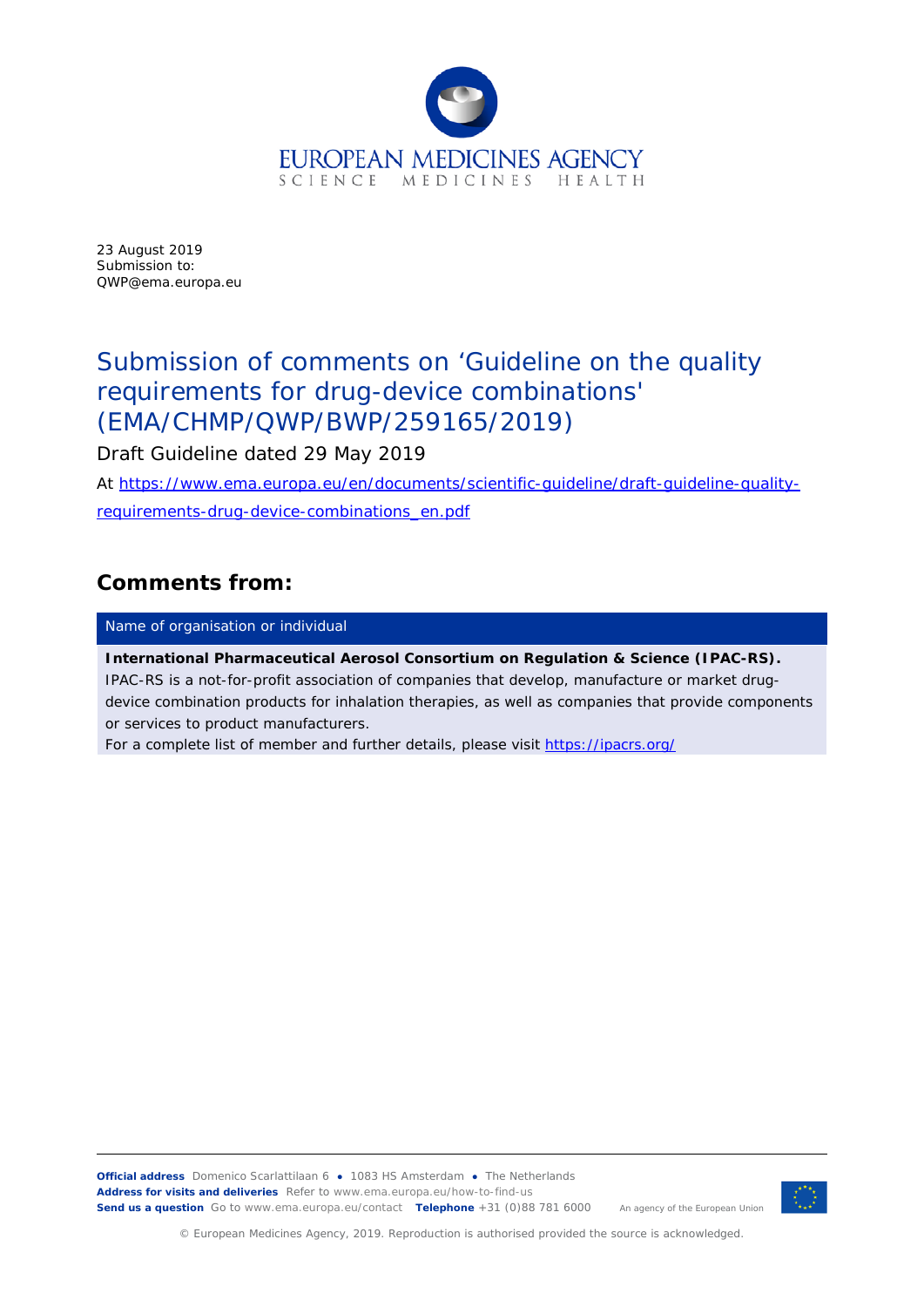### **1. General comments**

|                                                 | Stakeholder General comment (if any)                                                                                                                                                                                                                                                                                                                                                                                                                                                                                                                                                                                                                                                                                                                                                                                                                                                                                                                                                                                                                                                                                    | Outcome (if applicable)            |
|-------------------------------------------------|-------------------------------------------------------------------------------------------------------------------------------------------------------------------------------------------------------------------------------------------------------------------------------------------------------------------------------------------------------------------------------------------------------------------------------------------------------------------------------------------------------------------------------------------------------------------------------------------------------------------------------------------------------------------------------------------------------------------------------------------------------------------------------------------------------------------------------------------------------------------------------------------------------------------------------------------------------------------------------------------------------------------------------------------------------------------------------------------------------------------------|------------------------------------|
| number<br>(To be<br>completed by<br>the Agency) |                                                                                                                                                                                                                                                                                                                                                                                                                                                                                                                                                                                                                                                                                                                                                                                                                                                                                                                                                                                                                                                                                                                         | (To be completed by the<br>Agency) |
|                                                 | <b>APPLICABILITY</b>                                                                                                                                                                                                                                                                                                                                                                                                                                                                                                                                                                                                                                                                                                                                                                                                                                                                                                                                                                                                                                                                                                    |                                    |
|                                                 | We welcome greater clarity on dossier requirements for Drug-Device Combinations (DDCs).<br>However, as the implementation date for this draft guideline is not precisely defined, we suggest that any<br>submission prior to or during implementation is not required to follow the final guideline. Only submissions<br>after the referenced Regulation (EU) 2017/745 is fully applied on 26th May 2020 (assuming this draft guideline<br>is also finalised prior to or on that date) would then be expected to follow the final guideline.                                                                                                                                                                                                                                                                                                                                                                                                                                                                                                                                                                            |                                    |
|                                                 | CRITICAL - DEFINITIONS (1)                                                                                                                                                                                                                                                                                                                                                                                                                                                                                                                                                                                                                                                                                                                                                                                                                                                                                                                                                                                                                                                                                              |                                    |
|                                                 | The MDR 2017/745 mentions in "Whereas" (20) that the definitions regarding devices should be aligned with<br>well-established practice in the field at EU and at international (e.g. US FDA definitions) level in order to<br>enhance legal certainty. We would like to raise concerns regarding the use of the wording "medical device<br>component" by the EMA to describe the device part of a DDC, whereas the US FDA defines a "medical device<br>component" in 21CFR820.3(c) as meaning "any raw material, substance, piece, part, software, firmware,<br>labeling, or assembly which is intended to be included as part of the finished, packaged, and labeled device",<br>and whereas "crucial (medical device) components" and "critical suppliers of (medical device) components" are<br>terminologies used under MDR 2017/745 with a meaning that is different from the EMA meaning ("device part<br>of a DDC"). For the sake of having unambiguous definitions and enhance legal certainty in Europe, we suggest<br>that the terminology "device constituent" be used by EMA instead of "device component". |                                    |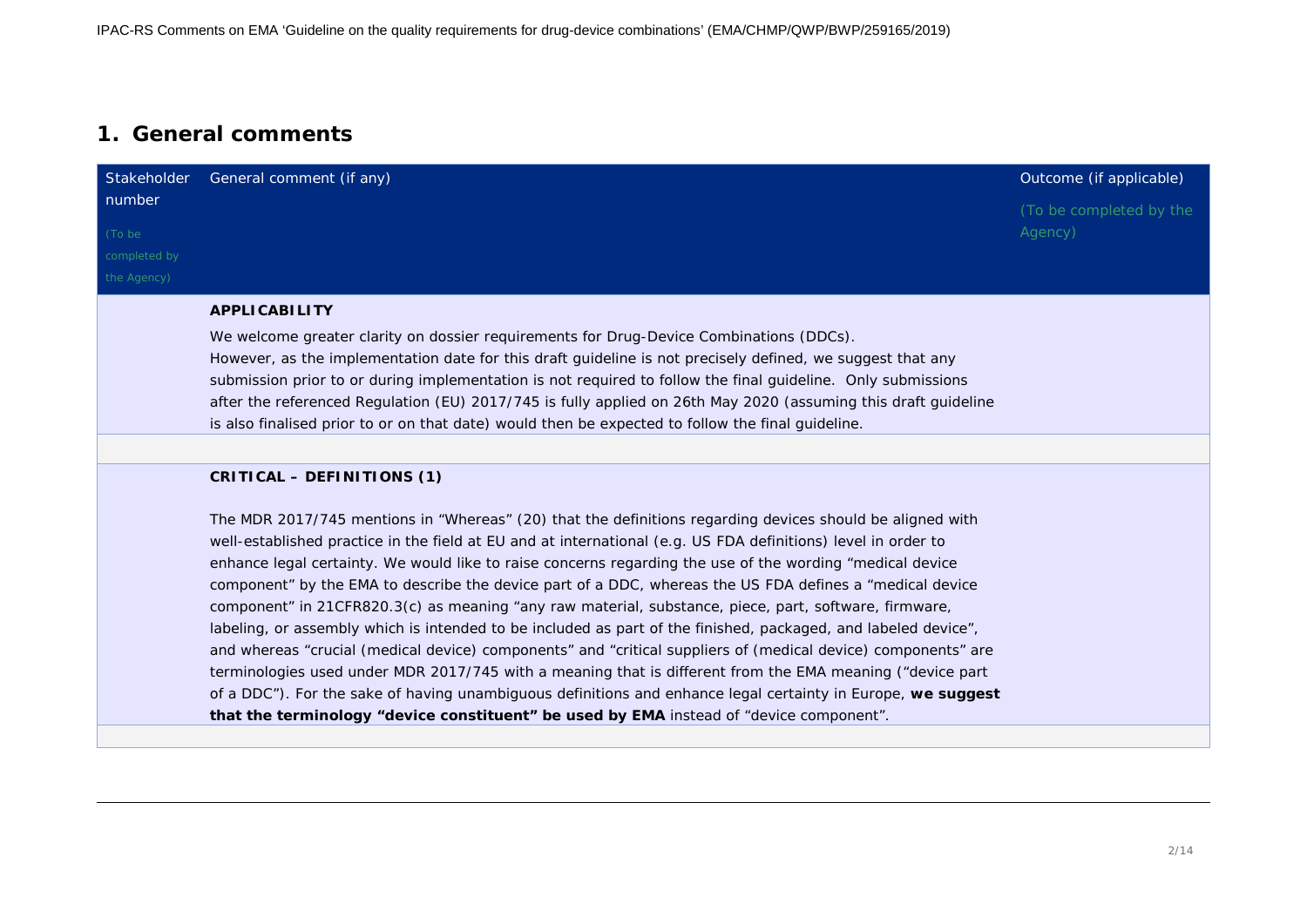#### **CRITICAL – DEFINITIONS (2)**

The EMA understanding of what the device part of a DDC covers is crucial to clarify: is it covering only the piece that is indeed administering the drug (e.g. the dropper), and not the container, or is it covering the total assembly of the container with the administering piece? The consequences from an EMA and NB reviews are substantial because it impacts on the split between what the NB and the EMA intend to review, and therefore on how the manufacturers intend to organize and split their data between their MAA and the documentation subject to NBOp (NBs are supposed to review the "device part", and not the container).

IPAC-RS recognizes that there is a difficulty defining "device part" and "drug part" in various scenarios, so we would encourage EMA to establish a dialogue among all stakeholders regarding definitions and invite public comments further, perhaps outside this particular guideline's process, as a more general discussion.

#### **DEFINITIONS (3)**

#### DEFINITION OF TERMS INCLUDING THE WORD "CLINICAL"

The draft guideline uses the following terms in relation to the word *clinical*: investigation, trial, development, study, setting. It would be valuable to have agreement on these terms in the context of the DDC draft guideline. …

**Clinical Trials** – assess the safety and efficacy of the active drug(s) in the DDC (and can additionally be used to assess Usability aspects)

**Clinical Studies** – assess the safety and efficacy of a medical device (and can additionally be used to assess Usability aspects) but are not relevant to DDCs (??)

**Usability (Human Factors) studies** – assess the ability to use the medical device or DCC correctly and can be conducted in a clinical or non-clinical setting. DDCs should be used with placebo when in a non-clinical setting.

**Clinical Development / Clinical Investigation / Clinical Setting** – these terms do not have defined meanings.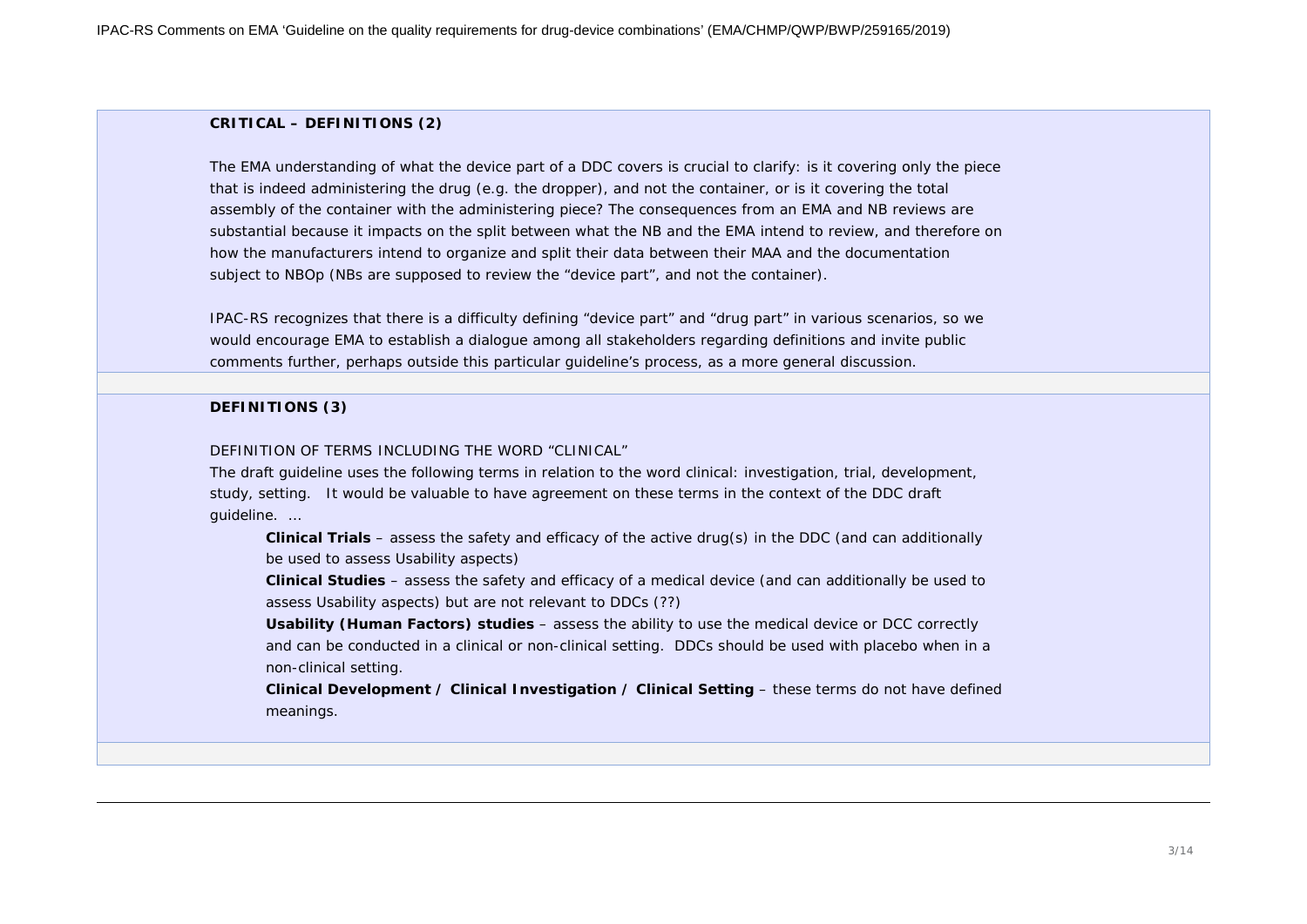#### **CRITICAL – HARMONIZATION WITH OTHER STANDARDS**

- 1. The draft guideline mentions that "*Ph.Eur. requirements and European and ICH guidance take precedence over ISO standards*." (line 171). However, flexibility should be introduced into the draft guideline relative to the use of harmonized standards published in the Official Journal of the European Union. Indeed the presumption of compliance of the device or device-constituent part of a DDC to the applicable requirements of the MDR 2017/745 Annex I (GSPR) can be established based on the list of harmonized standards (Article 8).
- 2. Please include reference to other relevant guidelines, for example, Guideline on the Pharmaceutical Quality of Inhalation and Nasal Products, EMEA/CHMP/QWP/49313/2005 Corr as they also include guidance on what data to include on delivery device development.
- 3. Please also address the inconsistency with that existing guideline Guideline on the Pharmaceutical Quality of Inhalation and Nasal Products" (EMEA/CHMP/QWP/49313/2005 Corr (note this guidance was due to be revised in 2017, however this was put on hold). Anticipate that the inhalation and nasal guidance will be updated to align with this guidance and MDR.
- 4. Harmonize approach to (bio)compatibility by referencing ISO 10993 in lines 526-535.

#### **Comment and Proposed Changes**

The draft guideline mentions in Annex 2 **(Lines 812-815)** a review process and NBOp for platform technologies referring to the CEP system (Certificate of Suitability to the monographs of the European Pharmacopoeia). **IPAC-RS recognizes possible advantages of such a 'CEP-like' system (rather than a DMF-like system) meeting two key concerns raised by the Industry, which are focused around the potential streamlining of MAA/Variations management through one centrally evaluated and recognized uniform 'CEP-like' NBOp that could potentially support several MAAs. IPAC-RS understands through Lines 814-815 that this 'CEP-like' system could be used to provide evidence of compliance with the MDR Annex I GSPRs by one Notified Body for the same platform technology that is used across multiple drug-device combination products. However, the implementation of this 'CEP-like' system needs to be clarified in the following respects:**

- **The legal basis and mechanism for this 'CEP-like' system needs to be clarified. It is not clear if this would be possible under the existing European legal & regulatory framework for medicinal products.**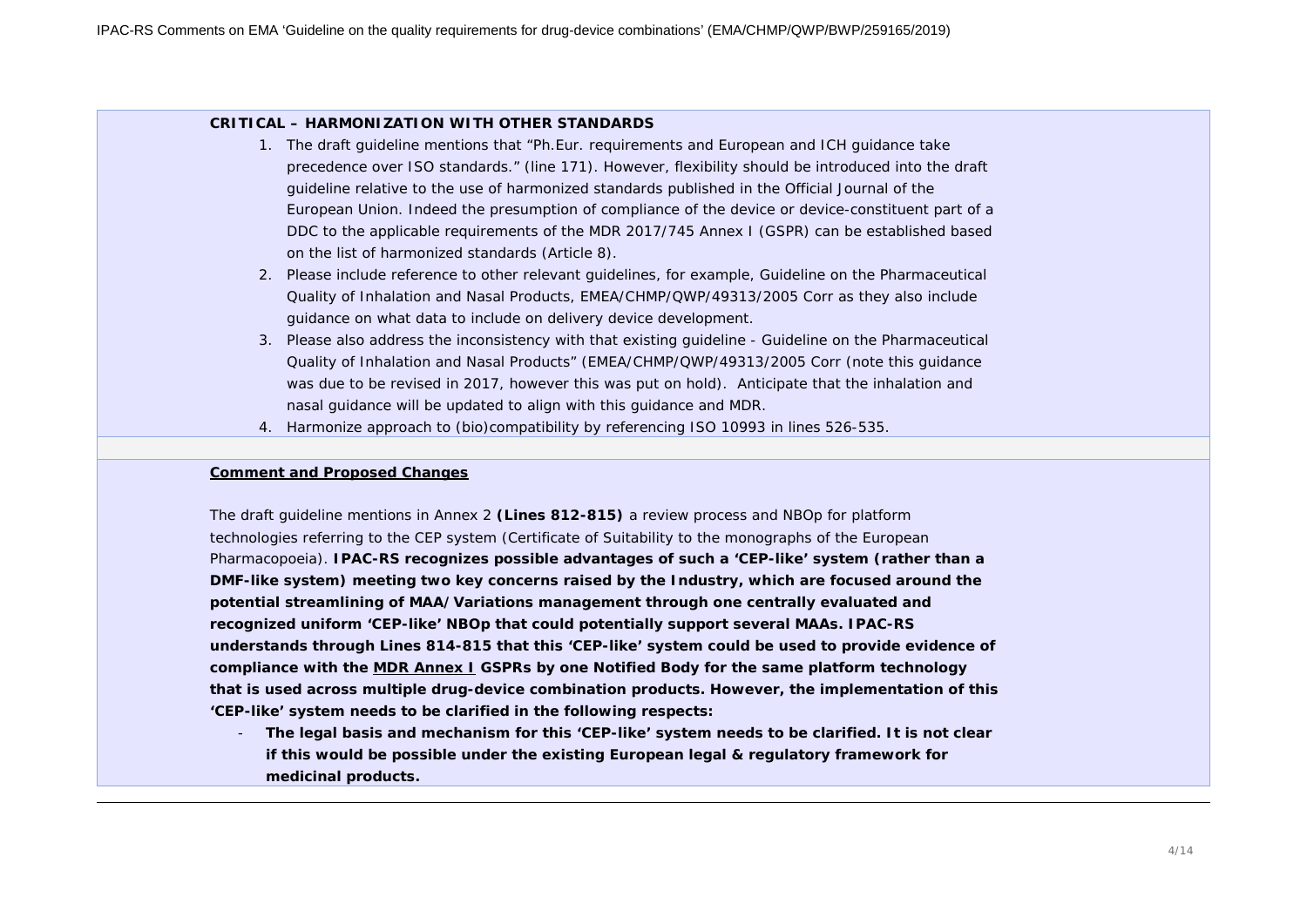- The definition of Platform Technology (PT) is not sufficiently clear and needs to be more precise. The term is commonly applied within the domain of drug product formulation technology, including manufacturing techniques and/or stabilizing ingredients for drug formulations. The platform may then be adapted to multiple active ingredients. For example to optimize aspects of physiochemical properties of certain drugs which lead to poor pharmacokinetics. Specific examples include patented technologies for microspheres, nanotechnology, liposomes, oral disintegration and sustained release formulations and manufacturing. Within the text of section 4.2 and the definition in section 10, the term PT may be applied to either formulation or device. Possibly this is the intent, however, this should be specifically stated in the definition (i.e. one (only) or both).
- Within Annex 2 the responsibility for providing information on the PT is assigned to the 'technology owner' **(Lines 812-813)**, with a table (**"General Information")** that is (in effect) "a letter of authorisation to the MAH to use the data". However, no mechanism for providing such data to an NB is defined. The LoA seems to be referring to a Drug or Device Master File-type system which does not exist in Europe. Therefore how the 'letter of authorisation' process will work in practice should be clearly explained **the CEP system as it is in place in Europe for pharmacopoeial susbstances does not use a "a letter of authorisation to the MAH to use the data". Rather, the CEP certificate itself is intended to be introduced in the MAA to replace the relevant data. Therefore IPAC-RS questions the need of a "letter of authorization" if a CEP-like process is implemented for PT. The CEP procedure for pharmacopoeial substances is optional. Currently in EU, there are 3 possibilities to submit pharmacopoeial substances data (CEP; Active Substance Master File (ASMF); Full data in the MAA). IPAC-RS recommends that the CEP-like system for a PT is also explicitly left optional by EMA.**

#### **Comment and endorsement**

**IPAC-RS has also reviewed and supports the EFPIA EBE comments on this draft guideline.**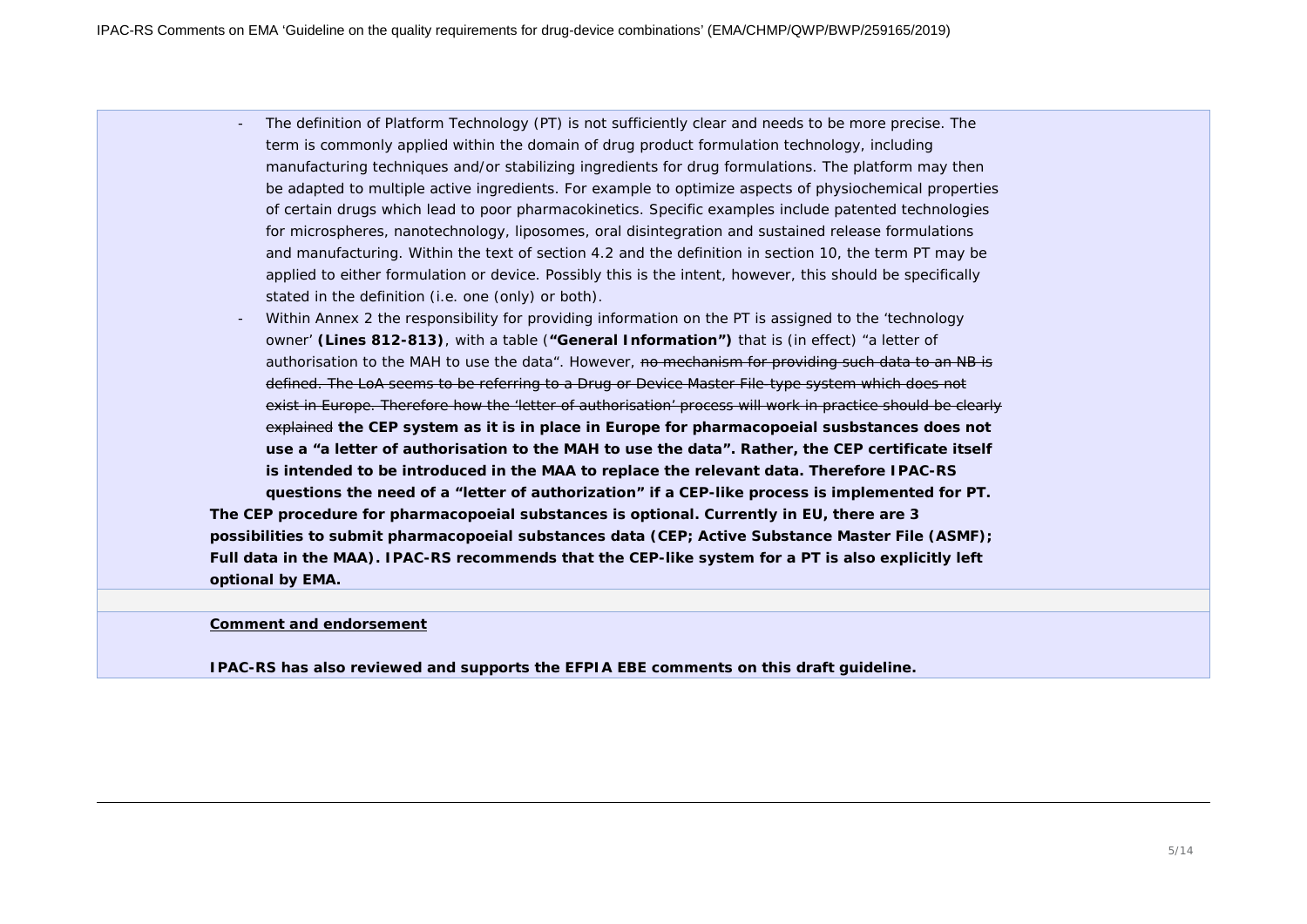# **Specific comments on text**

| Line<br>number(s) of<br>the relevant<br>text | Stakeholder                   | Comment and rationale; proposed changes                                                                                                                                                                                                                                                                                                                                            | Outcome                            |
|----------------------------------------------|-------------------------------|------------------------------------------------------------------------------------------------------------------------------------------------------------------------------------------------------------------------------------------------------------------------------------------------------------------------------------------------------------------------------------|------------------------------------|
|                                              | number<br>(To be<br>completed | (If changes to the wording are suggested, they should be highlighted using 'track changes')                                                                                                                                                                                                                                                                                        | (To be completed by the<br>Agency) |
| (e.g. Lines 20-<br>23)                       | by the<br>Agency)             |                                                                                                                                                                                                                                                                                                                                                                                    |                                    |
|                                              |                               |                                                                                                                                                                                                                                                                                                                                                                                    |                                    |
| Line 49-50                                   |                               | <b>Proposed Changed Text</b><br>(i.e. co-packaged with the medicinal product or referenced <b>through brand</b><br>name/registration number/CE mark in the medicinal product information and obtained<br>separately. Reference to generic types or classes of devices do not fall within the<br>scopes of this guideline - i.e. administer using a suitable syringe/catheter etc.) |                                    |
|                                              |                               |                                                                                                                                                                                                                                                                                                                                                                                    |                                    |
| Page 3, lines<br>70-80                       |                               | Comment<br>The list contains examples, including a DPI (dry powder inhaler), but leaves out some other<br>important and distinct drug-device combinations, such as pMDIs.                                                                                                                                                                                                          |                                    |
|                                              |                               | <b>Proposed Change</b><br>Include pressurised metered dose inhalers, i.e., :<br>Dry powder inhalers and pressurised metered dose inhalers that are assembled with the<br>medicinal component and ready for use with single or multiple doses but cannot be refilled<br>when all doses are taken.                                                                                   |                                    |
|                                              |                               |                                                                                                                                                                                                                                                                                                                                                                                    |                                    |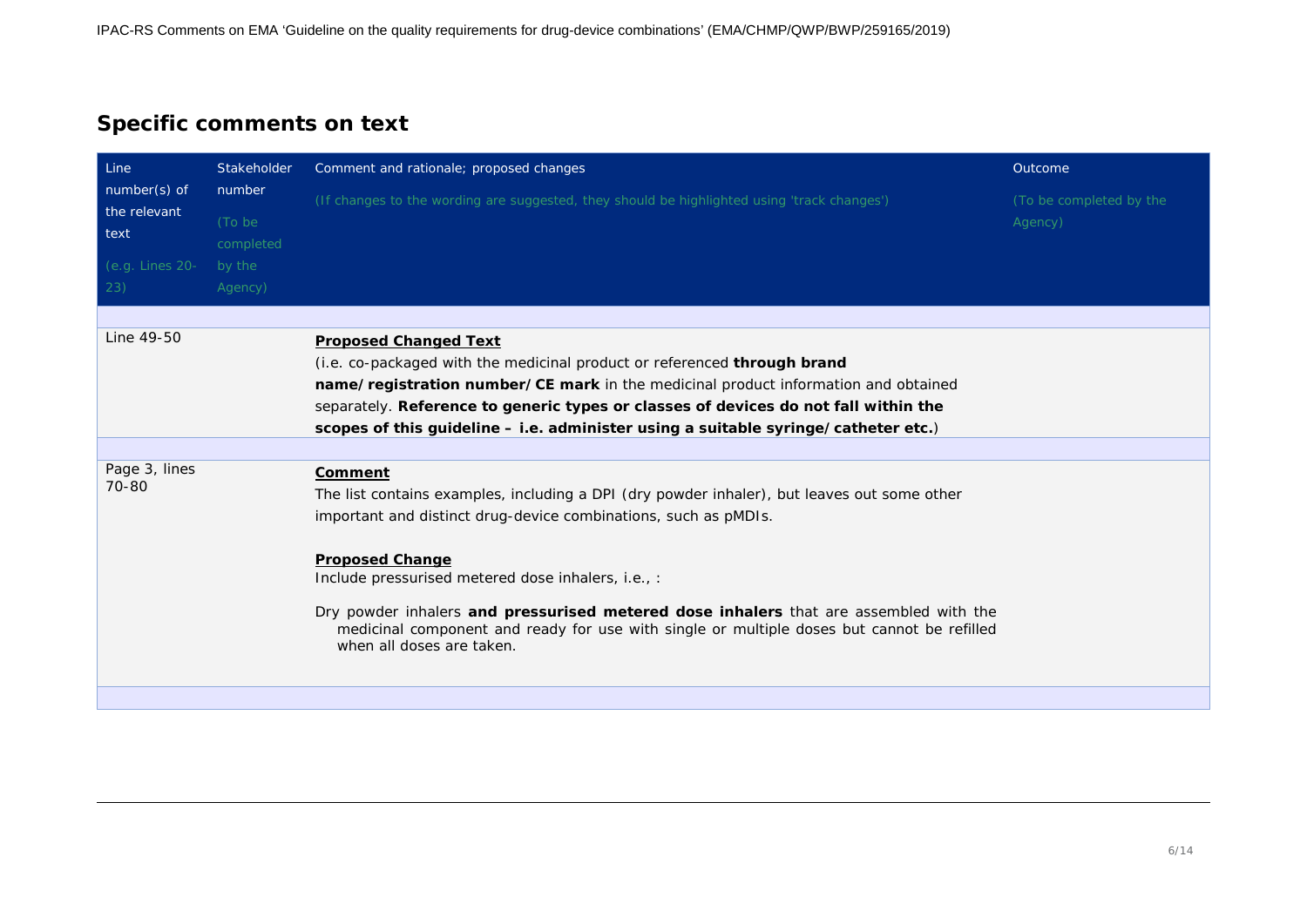| Line 95                  | <b>Comment</b><br>Alongside "nebulisers, vaporisers", please add "accessory" devices - such as mouthpieces and<br>facemasks - to make it clear that they are also covered by the guidance as non-integral DDCs.                                                                                                                                                                                                                                                                                                                                                                                                                                       |
|--------------------------|-------------------------------------------------------------------------------------------------------------------------------------------------------------------------------------------------------------------------------------------------------------------------------------------------------------------------------------------------------------------------------------------------------------------------------------------------------------------------------------------------------------------------------------------------------------------------------------------------------------------------------------------------------|
|                          | <b>Proposed Changed Text</b><br>Nebulisers, vapourisers, mouthpieces, facemasks                                                                                                                                                                                                                                                                                                                                                                                                                                                                                                                                                                       |
| <b>Lines 112-</b><br>114 | Comment<br>Since Article 117 of MDR does not apply to ATMPs, manufacturers are not required to submit a<br>declaration of conformity with the MAA or to ask for a positive Notified Body opinion of the<br>device constituent prior to submitting the MAA. However, according to line 112, in some cases<br>the guideline provisions apply to the device constituent of an ATMP when it is part of the<br>container closure system. Please clarify if this means that the CTD of an ATMP DDC should<br>include the device constituent information detailed in paragraphs 5 and 6 even if the device<br>constituent won't even been evaluated by a NB. |
| <b>Lines 118-</b><br>119 | <b>Original Text</b><br>b) Electromechanical components of devices (including active implantable devices) and<br>electronic add-ons to existing products.<br>Comment<br>Integral DDC with electromechanical components are common, therefore some guidance in that<br>area would be useful. In fact, the draft guideline mentions "software" (e.g., in lines 273, 371),<br>which presupposes inclusion of at least some electromechanical components.<br><b>Proposed Changed Text</b><br>b) Electromechanical components of devices (including active implantable devices)<br>and electronic add-ons to existing products.                            |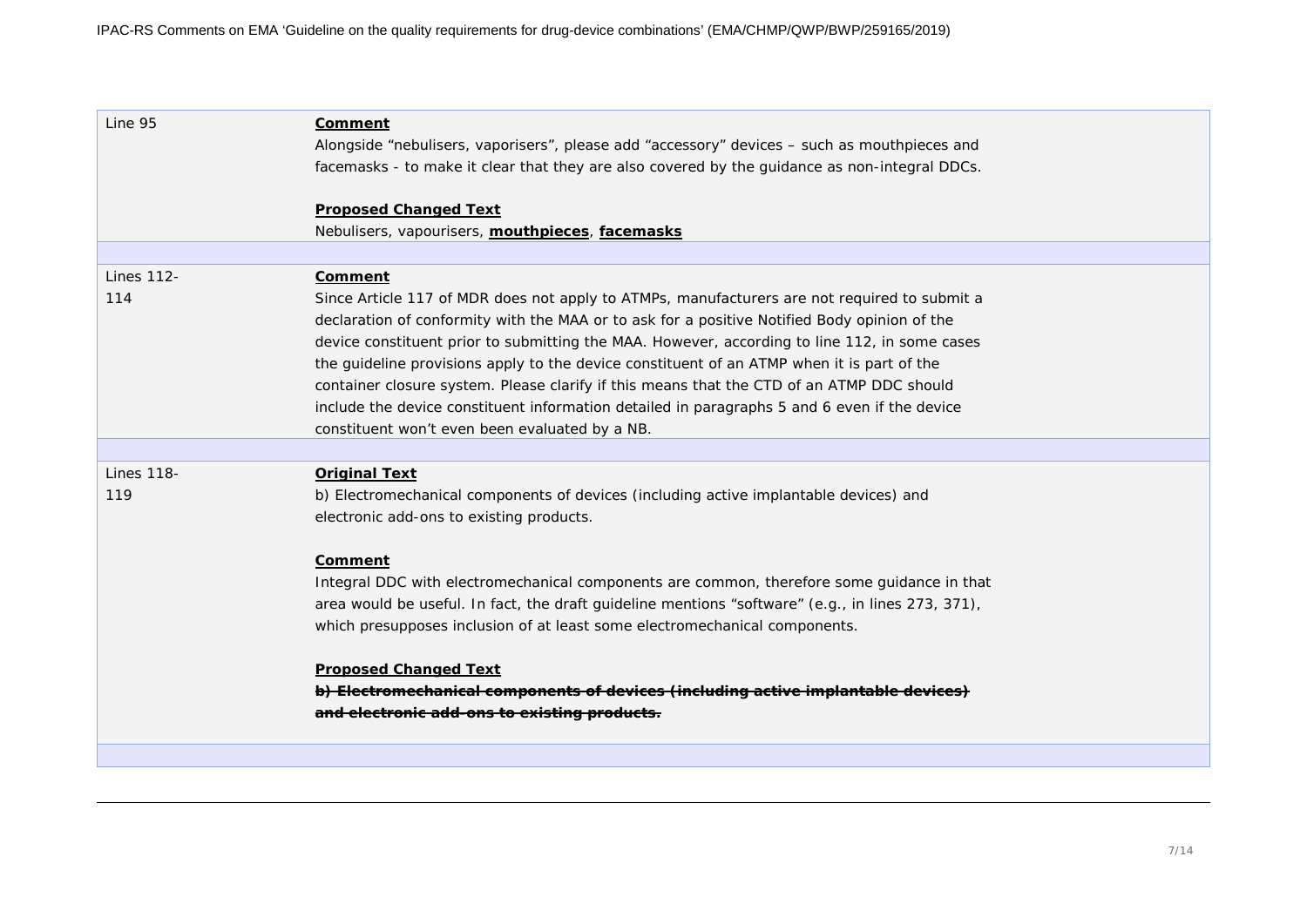| Line 131-133    | Comment                                                                                          |
|-----------------|--------------------------------------------------------------------------------------------------|
|                 | Presumption of conformity to MDR 2017/745 Annex I GSPR is supported by harmonized                |
|                 | standards published in the Official Journal of the European Union. In addition, some guidance on |
|                 | establishing compliance to GSPR can be found on the EU Commission website.                       |
|                 |                                                                                                  |
|                 | <b>Proposed Changed Text</b>                                                                     |
|                 | In addition, this guideline should be read in conjunction with all other relevant directives and |
|                 | regulations, the European Pharmacopeia and all relevant Commission, ICH and CHMP                 |
|                 | guidelines, Q&A documents, list of harmonized standards, and other documents as linked to        |
|                 | or published on the EMA and EU Commission's Medical Devices websites.                            |
|                 |                                                                                                  |
| <b>Line 168</b> | <b>Comment</b>                                                                                   |
|                 | Please clarify at which point during the MAA review that samples may be requested.               |
|                 |                                                                                                  |
| Line 170-171    | Comment - CRITICAL - NEED TO CLARIFY; PROVIDE SPECIFIC EXAMPLES                                  |
|                 | The change proposed below aims to clarify the quality requirements leading the development of    |
|                 | the two constituents of a DDC (drug product and device). If the development of the device        |
|                 | constituent is considered, Ph. Eur. chapter(s) or monograph(s) and ICH guidance cannot take      |
|                 | precedence over ISO standards.                                                                   |
|                 | <b>Proposed Changed Text</b>                                                                     |
|                 | Compliance of the drug component of a DDC with relevant Ph. Eur. chapter(s) or                   |
|                 | monograph(s) should be demonstrated. Ph.Eur. requirements and European and ICH guidance          |
|                 | take precedence over ISO standards as far as the requirements for the drug component of          |
|                 | a DDC are concerned.                                                                             |
|                 |                                                                                                  |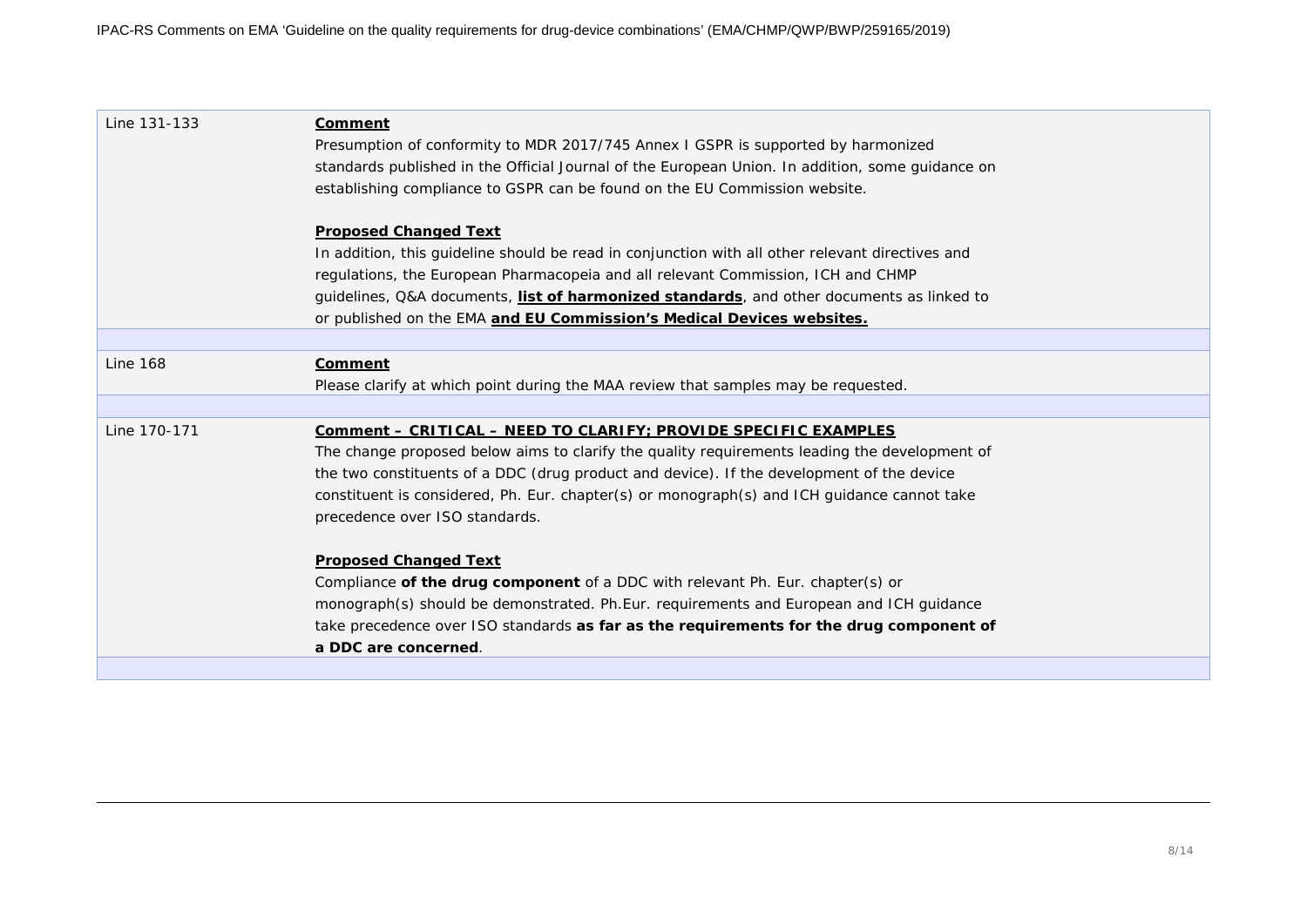| <b>Line 181</b> | <b>Comment</b><br>Should align with options presented in 5.4.2.a (line 409)                                                     |
|-----------------|---------------------------------------------------------------------------------------------------------------------------------|
|                 | <b>Proposed Changed Text</b><br>Section 3.2.R should include relevant information related to the demonstration of compliance of |
|                 | the device(s) with MDR Annex 1 (the GSPRs) e.g. NBOp, NB Certificate of Conformity and/or                                       |
|                 | device manufacturer's EU Declaration of Conformity or Applicants confirmation                                                   |
|                 |                                                                                                                                 |
| <b>Line 213</b> | <b>Comment - CRITICAL</b>                                                                                                       |
|                 | Harmonizing the nomenclature of DDC's device-constituent(s) basing on existing medical                                          |
|                 | devices nomenclature databases would both support leveraging NBOp for platform technologies,                                    |
|                 | and help device-constituents and DDC manufacturers with establishing state of the art required                                  |
|                 | under MDR 2017/745 Annex I on GSPR. See also the General comment on harmonization.                                              |
|                 | <b>Proposed Changed Text</b>                                                                                                    |
|                 | SmPC Section 6.5: The type of the device-constitutent(s) and its (their) component                                              |
|                 | material(s) should be listed, considering recognized medical device database                                                    |
|                 | nomenclature (CND codes, GMDN codes                                                                                             |
|                 |                                                                                                                                 |
| Line 260        | Comment                                                                                                                         |
|                 | Please clarify: if the final control strategy is reported in section 3.2.P.2.3 manufacturing process                            |
|                 | development, is it sufficient to cross-link to this part of M3 in section 3.2.P.3 (reference is made                            |
|                 | to EMA/CHMP/QWP/245074/2015)?                                                                                                   |
| Section P.2.4   | <b>Comment</b>                                                                                                                  |
| starting on     | There is a redundancy of information within P.2.4 and P.7. Suggestion is to be more specific on                                 |
| <b>Line 261</b> | the difference between the two sections or to combine all Container Closure System information                                  |
|                 | in P.7.                                                                                                                         |
|                 |                                                                                                                                 |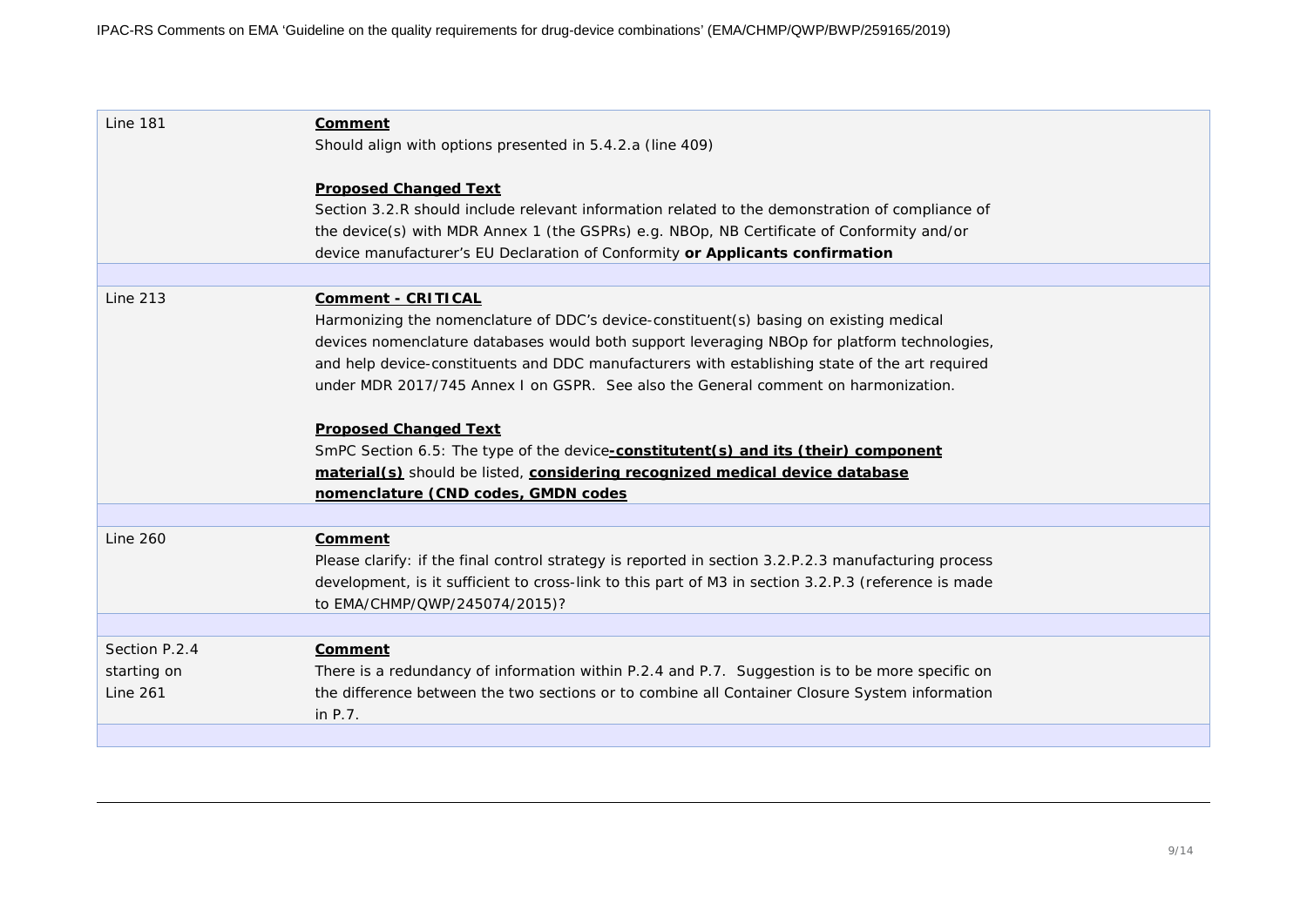| Line 315-316 | <b>Comment</b><br>Please clarify: if a sub-assembly operation for the device constituent is performed by a<br>partner/contractor, should this third party be also listed in section 3.2.P.3.1 as manufacturers?<br>(Compare also to Lines 322-325, allowing the reference to be included in section P.7 instead).                                                                                                                                                                      |
|--------------|----------------------------------------------------------------------------------------------------------------------------------------------------------------------------------------------------------------------------------------------------------------------------------------------------------------------------------------------------------------------------------------------------------------------------------------------------------------------------------------|
|              |                                                                                                                                                                                                                                                                                                                                                                                                                                                                                        |
| Lines 367-   | <b>Original Text</b>                                                                                                                                                                                                                                                                                                                                                                                                                                                                   |
| 368          | Evidence of compliance with the relevant Ph. Eur. monographs, if applicable, and/or food                                                                                                                                                                                                                                                                                                                                                                                               |
|              | contact Directives, as appropriate (such as declarations of compliance from suppliers).                                                                                                                                                                                                                                                                                                                                                                                                |
|              | <b>Proposed Changed Text</b><br>Evidence of compliance with the relevant Ph. Eur. monographs, if applicable, and/or food<br>contact Directives, as far as packaging materials for non-solid active substances and<br>non-solid medicinal products intended for oral and topical (except ophthalmic)<br>administration are concerned (refer to EMEA quideline on plastic immediate<br><b>packaging materials)</b> , as appropriate (such as declarations of compliance from suppliers). |
|              |                                                                                                                                                                                                                                                                                                                                                                                                                                                                                        |
| Page 12,     | <b>Original Text</b>                                                                                                                                                                                                                                                                                                                                                                                                                                                                   |
| lines 378-   | Simulated transport studies that encompass chemical (e.g. degradation) and physical (e.g.                                                                                                                                                                                                                                                                                                                                                                                              |
| 379          | vibration) stability, where relevant.                                                                                                                                                                                                                                                                                                                                                                                                                                                  |
|              | <b>Comment</b>                                                                                                                                                                                                                                                                                                                                                                                                                                                                         |
|              | The original text is confusing, as degradation is what may be measured, and vibration is a                                                                                                                                                                                                                                                                                                                                                                                             |
|              | process - the revised wording provides examples of things which cover chemical and physical                                                                                                                                                                                                                                                                                                                                                                                            |
|              | aspects of transportation and also mentions the potential for actual transportation.                                                                                                                                                                                                                                                                                                                                                                                                   |
|              | <b>Proposed Changed Text</b>                                                                                                                                                                                                                                                                                                                                                                                                                                                           |
|              | Actual transportation or simulated transport studies that encompass chemical (e.g.                                                                                                                                                                                                                                                                                                                                                                                                     |
|              | different temperatures) and physical (e.g. vibration) stability aspects to demonstrate                                                                                                                                                                                                                                                                                                                                                                                                 |
|              | stability during transportation, where relevant.                                                                                                                                                                                                                                                                                                                                                                                                                                       |
|              |                                                                                                                                                                                                                                                                                                                                                                                                                                                                                        |
|              |                                                                                                                                                                                                                                                                                                                                                                                                                                                                                        |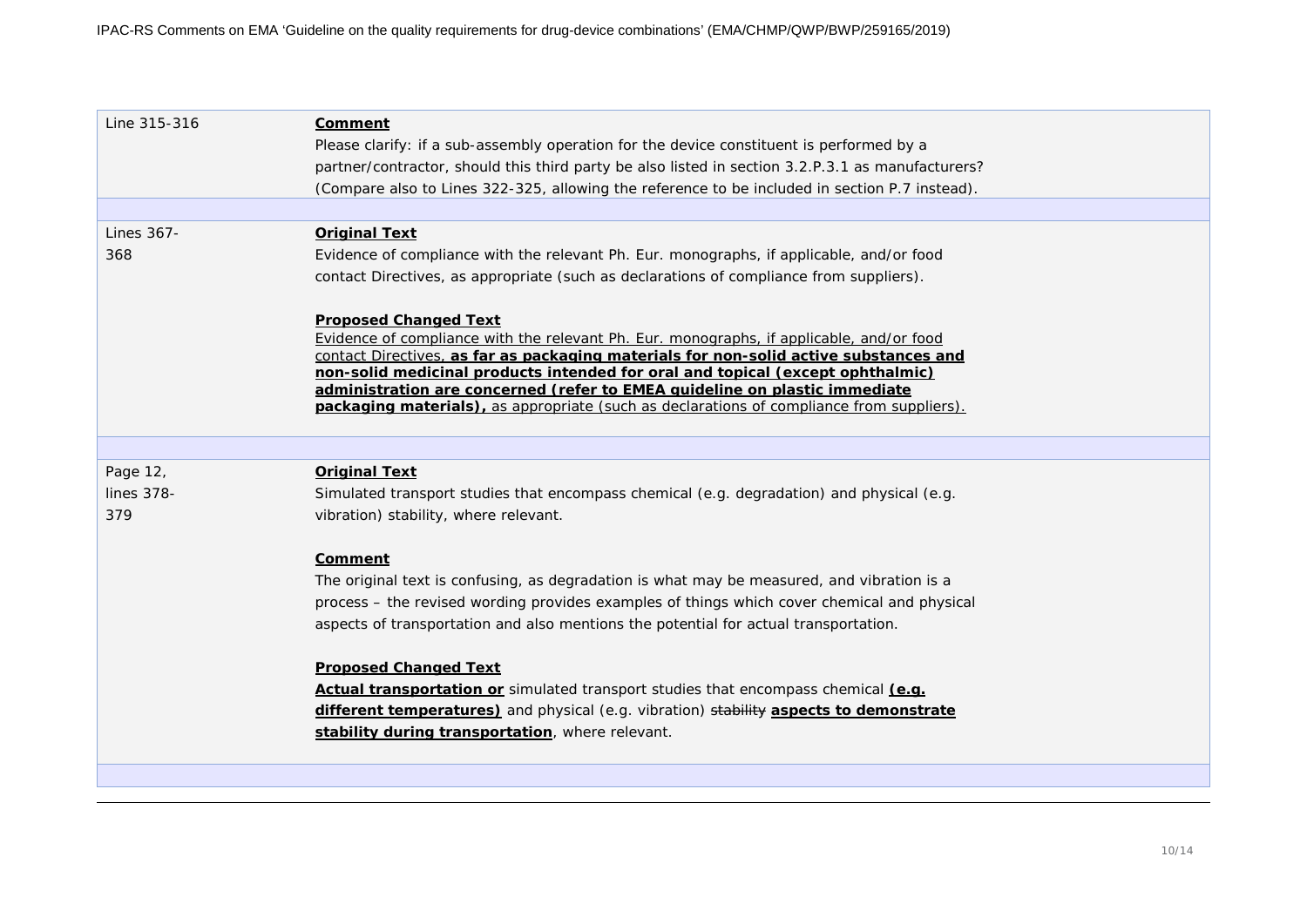| Lines 446-    | Comment                                                                                                                                  |
|---------------|------------------------------------------------------------------------------------------------------------------------------------------|
| 459           | Usability and human factors studies are not clinical studies, so the more appropriate location for                                       |
|               | this information is Module 3.2.R not in Module 5.                                                                                        |
|               |                                                                                                                                          |
|               | <b>Proposed Changed Text</b>                                                                                                             |
|               | detailed information on usability and human factors studies (or justification for their absence)                                         |
|               | should be presented in Module 5, and a summary should be provided in Module 3.2.R (cross-<br>referencing the detailed study in Module 5) |
|               | A summary of usability and human factors studies should be presented in Module 3,                                                        |
|               | while cross-referencing the detailed study provided in Module 3.2.R.                                                                     |
|               |                                                                                                                                          |
|               |                                                                                                                                          |
| Section 6     | Comment                                                                                                                                  |
| starting on   | Please, consider the event that the manufacturer of the drug product and the manufacturer of                                             |
| line $463$    | the device are not the same and that the two components of the DDC have not been co-                                                     |
| "Non-integral | developed (with the exception of the data generated on the combination in order to                                                       |
| DDCs."        | demonstrate the quality, safety and efficacy of the drug product when administered through the                                           |
|               | referenced device). In the case the manufacturers of the DDC components are not the same, it                                             |
|               | could be difficult for the drug product manufacturer to retrieve detailed and specific info about                                        |
|               | the device (e.g. mechanical functionality of the device) because of not disclosable proprietary                                          |
|               | information. Please, consider the possibility for the drug manufacturer to cover the device                                              |
|               | requirements (apart from providing evidence of quality, safety and efficacy of the drug-device                                           |
|               | combination) with the reference to the Declaration of Conformity issued by the device                                                    |
|               | manufacturer or to the NB Certificate of Conformity.                                                                                     |
|               |                                                                                                                                          |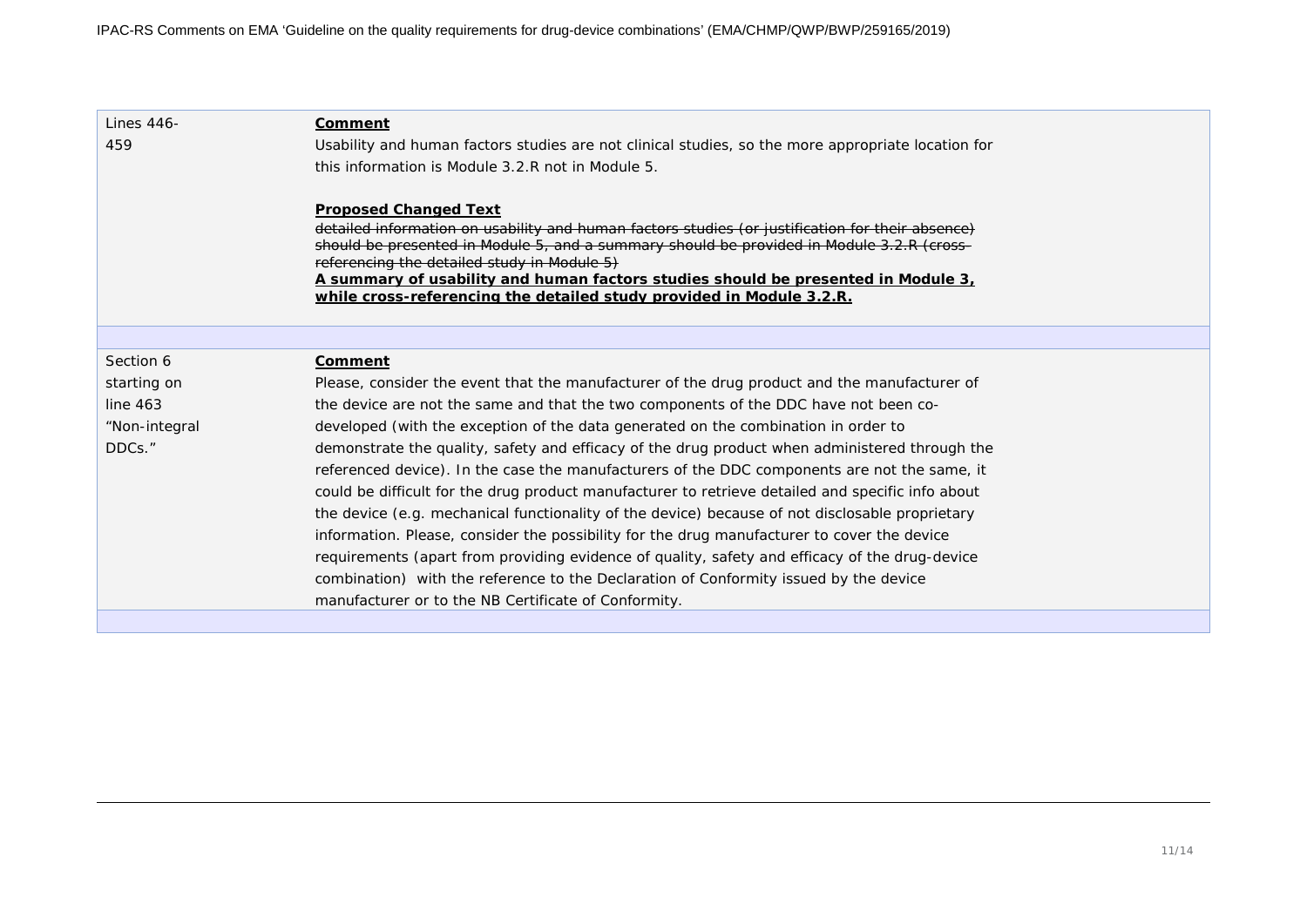| Line 502-505            | Comment<br>The change proposed below aims to clarify that the "clear narrative description" of the device is<br>only required for the aspects related to the development of the combination with the drug (i.e.<br>the description of device development itself is not required)                                                                                                                                                                                                           |
|-------------------------|--------------------------------------------------------------------------------------------------------------------------------------------------------------------------------------------------------------------------------------------------------------------------------------------------------------------------------------------------------------------------------------------------------------------------------------------------------------------------------------------|
|                         | <b>Proposed Changed Text</b>                                                                                                                                                                                                                                                                                                                                                                                                                                                               |
|                         | This section should provide evidence for the suitability of the device(s) in its (their) intended                                                                                                                                                                                                                                                                                                                                                                                          |
|                         | use, provide a clear narrative of device and medicinal product development intended as a                                                                                                                                                                                                                                                                                                                                                                                                   |
|                         | combination, and provide all relevant data (including justification of any new device,                                                                                                                                                                                                                                                                                                                                                                                                     |
|                         | pharmaceutical form or excipient, etc., not previously used, where relevant).                                                                                                                                                                                                                                                                                                                                                                                                              |
|                         |                                                                                                                                                                                                                                                                                                                                                                                                                                                                                            |
| Line 523-525            | <b>Comment - CRITICAL</b><br>For medicinal products intended to be used sterile, the sterility of the non-integral device should<br>be verified (e.g. by reference to the CE certificate). In-use safety after opening should be<br>assessed. For example, a sterile drug product to be administered via inhalation with a dedicated<br>nebulizer cannot maintain the sterility once the container closure system is opened, both in a<br>domestic as well as in the hospital environment. |
|                         | <b>Proposed Changed Text</b>                                                                                                                                                                                                                                                                                                                                                                                                                                                               |
|                         | For medicinal products intended to be used sterile, the sterility of the non-integral device should                                                                                                                                                                                                                                                                                                                                                                                        |
|                         | be verified (e.g. by reference to the CE certificate). Maintenance of sterility throughout use and                                                                                                                                                                                                                                                                                                                                                                                         |
|                         | shelf life of the final medicinal product should also be demonstrated.                                                                                                                                                                                                                                                                                                                                                                                                                     |
|                         |                                                                                                                                                                                                                                                                                                                                                                                                                                                                                            |
| Section 6.1.4           | <b>Comment</b>                                                                                                                                                                                                                                                                                                                                                                                                                                                                             |
| starting on<br>line 550 | Include subheadings, to align with equivalent information provided in section 5.4                                                                                                                                                                                                                                                                                                                                                                                                          |
|                         |                                                                                                                                                                                                                                                                                                                                                                                                                                                                                            |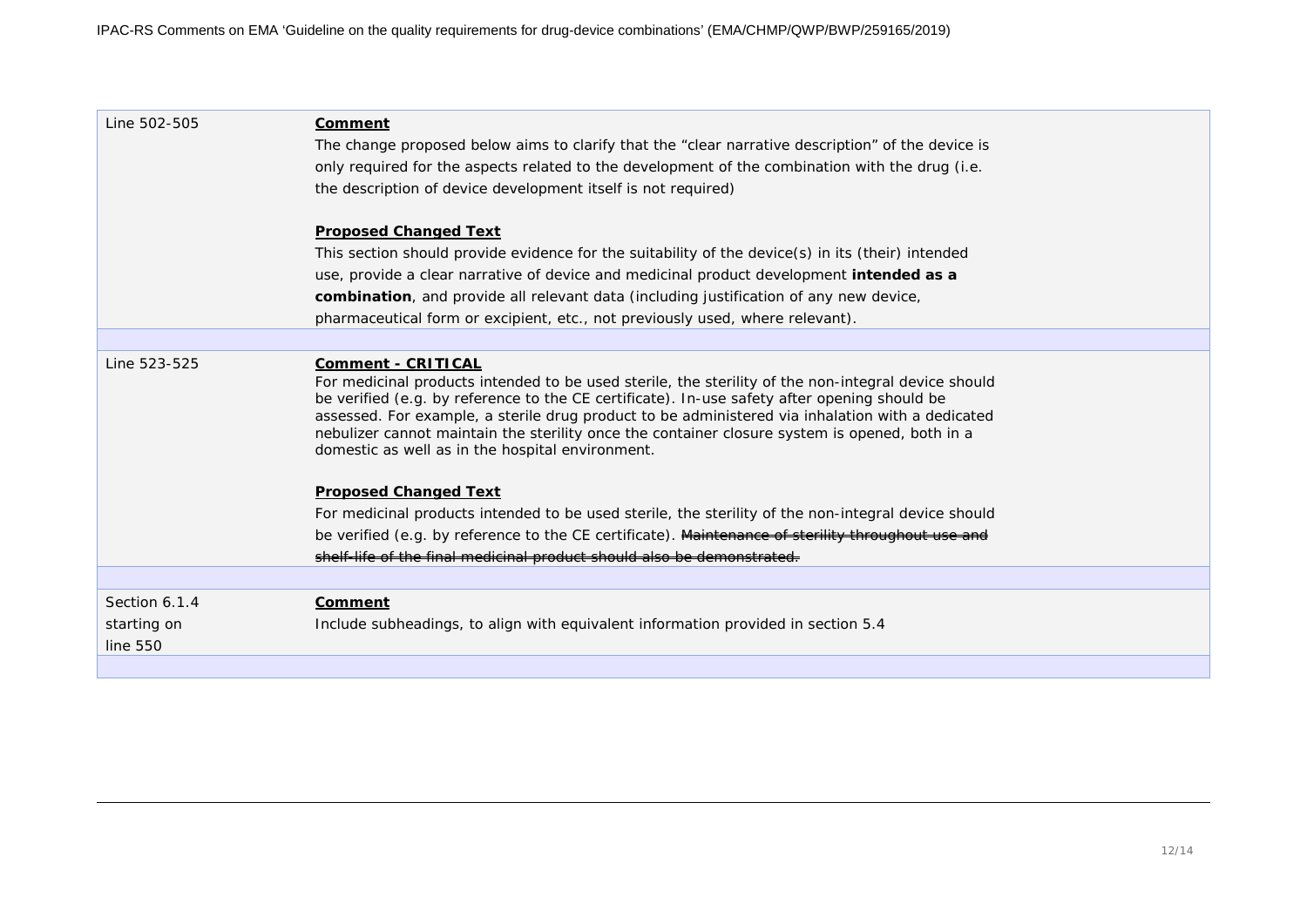| <b>Line 598</b> | <b>Comment</b><br>It is conceivable that device endpoints are included in the pivotal clinical trials especially for |
|-----------------|----------------------------------------------------------------------------------------------------------------------|
|                 | drug delivery devices. As such it is possible that not all the GSPR clauses will be met before the                   |
|                 | pivotal clinical trials start.                                                                                       |
|                 |                                                                                                                      |
|                 | <b>Proposed Changed Text</b>                                                                                         |
|                 | Given the (often) critical contribution that a device makes to the safe and effective                                |
|                 | administration of a drug product, it is expected that the device be as advanced as possible in                       |
|                 | the development process <i>(i.e. meets the relevant GSPRs)</i> by the time pivotal clinical trials start             |
|                 |                                                                                                                      |
| <b>Line 607</b> | Comment                                                                                                              |
|                 | Changes may require pharmaceutical performance data to be submitted as well as safety and                            |
|                 | efficacy                                                                                                             |
|                 |                                                                                                                      |
|                 | <b>Proposed Changed Text</b>                                                                                         |
|                 | Where changes are made to the device, data to bridge the different device designs from a                             |
|                 | quality, safety and efficacy perspective may be required in Modules 3 and 5.                                         |
|                 |                                                                                                                      |
| Section 8,      | <b>Comment</b>                                                                                                       |
| starting on     | At present, the EU Variations Regulation and the associated variations guidelines do not cover a                     |
| line 615.       | wide variety of possible changes and modifications that may affect the device constituent of a                       |
| "Lifecycle      | DDC during the lifecycle of the product (e.g. only addition/replacement/deletion of an integral                      |
| Management"     | or not integral device are considered, while the variations for container closure system are                         |
|                 | limited to some aspects or some pharmaceutical forms). Please consider the possibility to revise                     |
|                 | and update the Guideline on the details of the various categories of variations in order to widen                    |
|                 | the number and types of variations applicable to both integral and not integral device                               |
|                 | constituent of a DDC.                                                                                                |
|                 |                                                                                                                      |